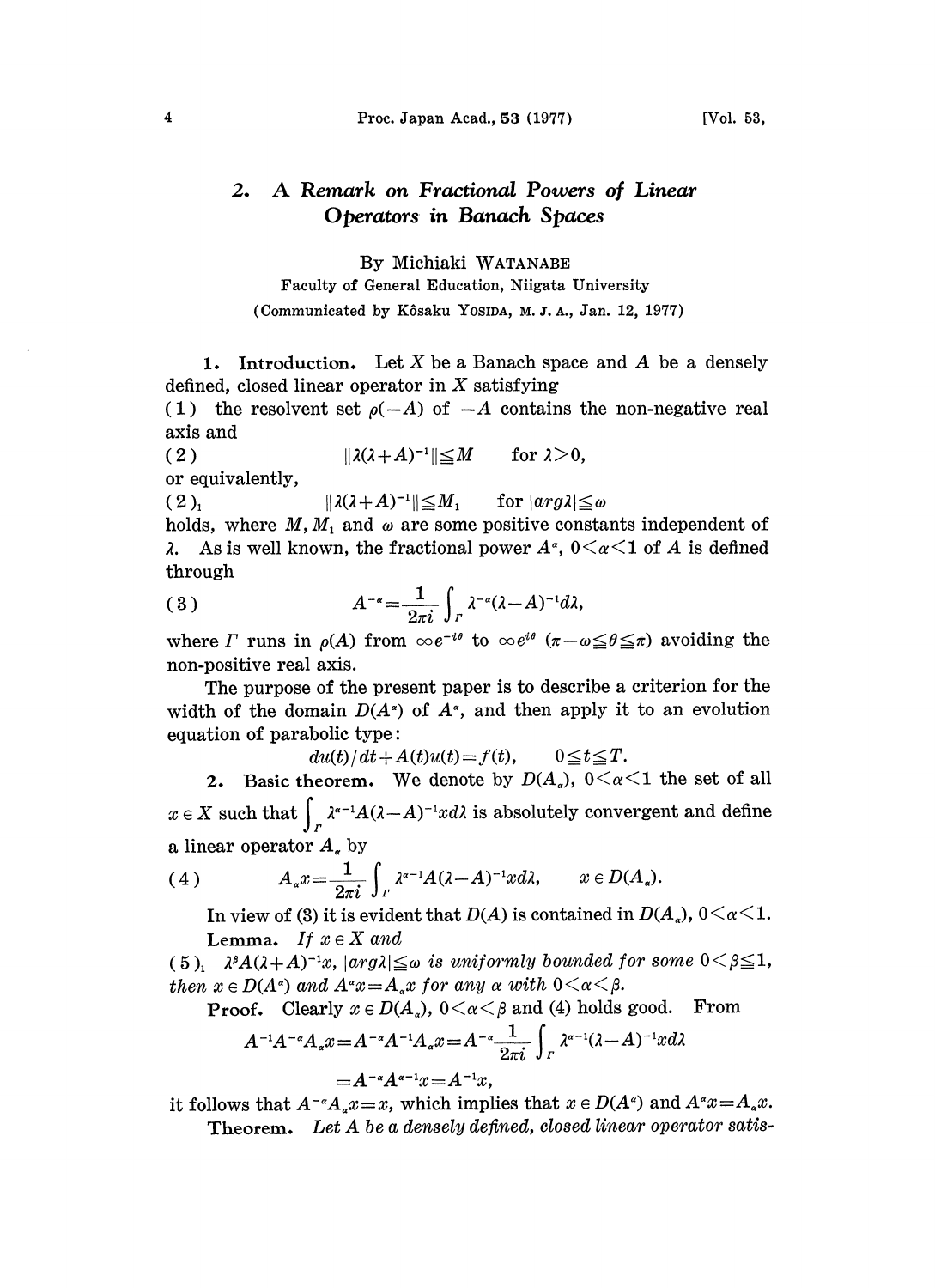fying (1) and (2). In order that an  $x \in X$  belong to  $D(A^{\alpha})$  and

$$
A^{\alpha}x = \frac{1}{2\pi i} \int_{\Gamma} \lambda^{\alpha-1} A(\lambda - A)^{-1} x d\lambda
$$

hold for some  $0 \leq \alpha \leq 1$ , it is necessary and sufficient that (5)  $\lambda^{\beta}A(\lambda+A)^{-1}x$ ,  $\lambda>0$  is uniformly bounded for some  $\beta$  with  $0<\beta\leq 1$ .

Proof. The necessity. A simple calculation shows that  $\|\lambda^{\alpha}A^{-\alpha}A(\lambda+A)^{-1}\|$ ,  $\lambda>0$  is bounded. Hence if  $x \in D(A^{\alpha})$ ,  $0<\alpha<1$ , then (5) holds with  $\beta=\alpha$ .

The sufficiency. If an  $x \in X$  satisfies (5) with  $0 < \beta \leq 1$ , it also satisfies (5), with some small  $\omega > 0$ . Therefore by Lemma we conclude that  $x \in D(A^*)$  and  $A^*x = A_*x$  for  $0 < \alpha < \beta$ .<br>Remark. In the above we have proved that

In the above we have proved that

 $D(A_{\beta})\subset D(A^{\beta})\subset B_{\beta}\subset D(A_{\alpha})\subset D(A^{\alpha})\subset B_{\alpha}$ 

as long as  $0 \lt \alpha \lt \beta \lt 1$ , where  $B_s$ ,  $0 \lt \beta \leq 1$  is the set of  $x \in X$  which satisfy (5) or equivalently (5), for some small  $\omega > 0$ .

3. Application. In this section we consider a system  $A(t)$ ,  $t \in$  $[0, T]$  of densely defined closed linear operators satisfying  $(1)$  and  $(2)$ (or (2)<sub>1</sub>) with M ( $M_1$  and  $\omega$ ) independent of t. We assume that  $A(t)^{-1}$ is strongly continuously differentiable in  $t \in [0, T]$ .

Proposition. Under the above assumptions the followings are  $equivalent:$ 

(6) the range  $R\left(\frac{d}{dt}A(t)^{-1}\right)$  of  $\frac{d}{dt}A(t)^{-1}$  is included with  $D(A(t)^e)$  and<br>  $\left\| A(t)^e \frac{d}{dt}A(t)^{-1} \right\|$ ,  $t \in [0, T]$  is bounded for some  $0 < \rho < 1$ ; (7)  $\left\| \lambda^{e_1} A(t) (\lambda + A(t))^{-1} \frac{d}{dt} A(t)^{-1} \right\|, t \in [0, T], |arg \lambda| \leq \omega$  is bounded for

some  $0 < \rho_1 \leq 1$ .

Remark, H. Tanabe [2] constructed the solution to the evolution equation

(8)  $du(t)/dt + A(t)u(t) = f(t), \qquad 0 \le t \le T$ by assuming  $\omega > \pi/2$  (parabolicity) and (6). Recently A. Yagi [3] constructed the solution of (8) under the assumption (7) instead of (6). But his method, which makes no explicit use of the fractional power of  $A(t)$ , is new and seriously interesting for the author.

Proof of Proposition. The implication  $(6) \rightarrow (7)$  is clear. For the proof of  $(7) \rightarrow (6)$  we apply the lemma stated above to know that  $\frac{d}{dt}A(t)^{-1}x, x \in X$  belongs to  $D(A(t)^{\rho})$  for any  $0 < \rho < \rho_1$  and that the inte-

gral

$$
A(t)^{\rho} \frac{d}{dt} A(t)^{-1} x = \frac{1}{2\pi i} \int_{\Gamma} \lambda^{\rho-1} A(t) (\lambda - A(t))^{-1} x d\lambda
$$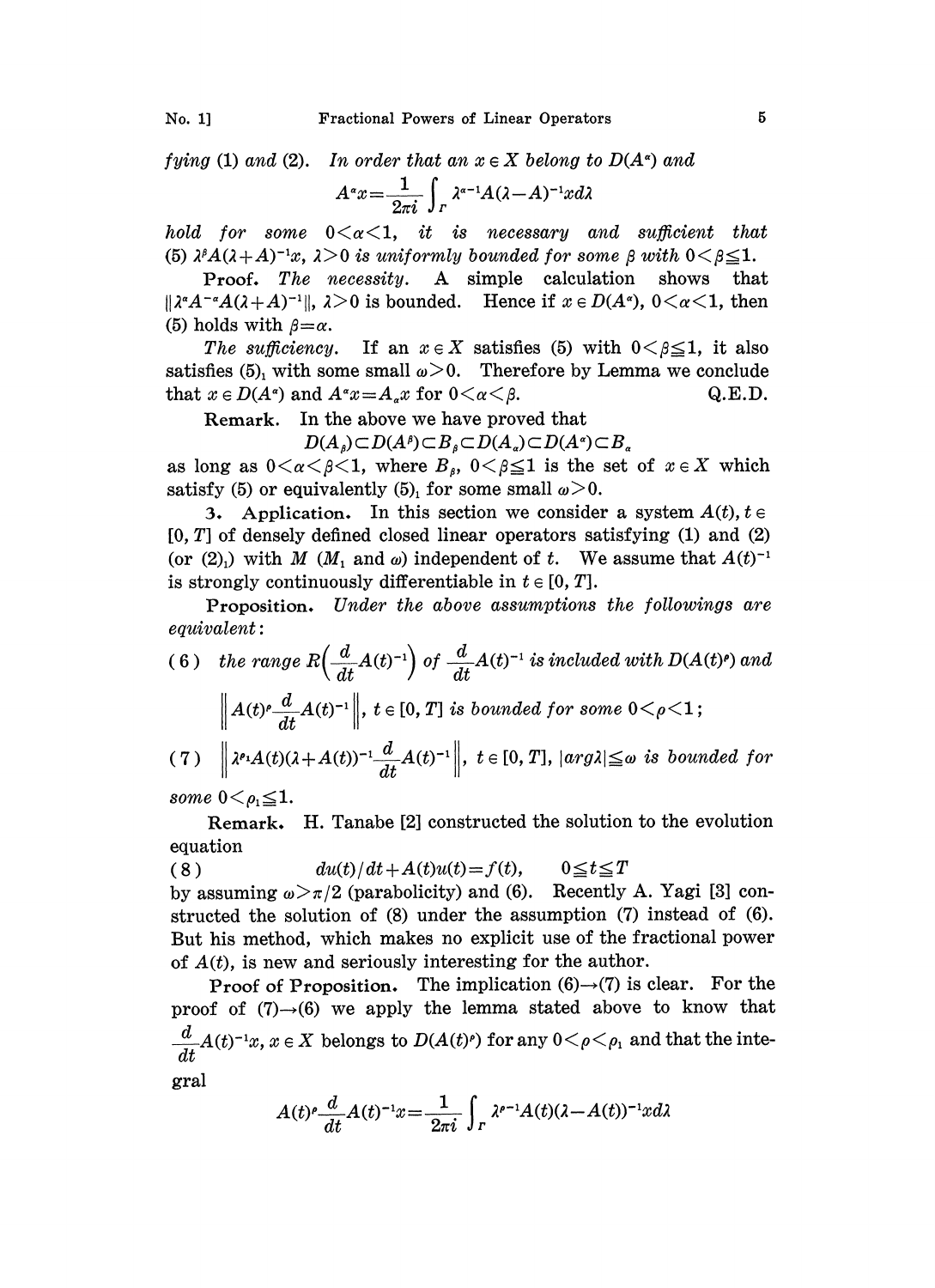M. WATANABE

is absolutely convergent uniformly in  $t \in [0, T]$ .

4. Example. Finally we deal with an example of  $A(t)$ ,  $t \in [0, T]$ . Let  $A(t)$  be for each  $t \in [0, T]$  the associated operator with a regular elliptic boundary value problem  $(A(t, x; D), \{B_i(t, x; D)\}_{i=1}^m, G)$  of order  $2m$  in  $\mathbb{R}^n$ , where

$$
G \subset R^n, \qquad D = (\partial/\partial x_1)^{a_1} \cdots (\partial/\partial x_n)^{a_n},
$$
  
\n
$$
A(t, x; D) = \sum_{\substack{|a| \le 2m \\ a \le m}} a_a(t, x) D^a, \qquad B_j(t, x; D) = \sum_{\substack{|b| \le m \\ b \le m}} b_{j\beta}(t, x) D^{\beta},
$$
  
\n
$$
0 \le m_j \le 2m - 1, \qquad j = 1, \cdots, m.
$$

For the details we refer the reader to S. Agmon [1].  $A(t)$  is defined as usual by  $(A(t)u)(x) = A(t, x; D)u(x)$  for any  $u \in D(A(t))$ , the set of all  $u \in W_p^{2m}(G)$  such that  $B_j(t, x; D)u(x) = 0$ ,  $x \in \partial G$ ,  $j = 1, \dots, m$ . We suppose on  $(A(t, x; D), \{B_j(t, x; D)\}_{j=1}^m, G)$  Agmon's condition for  $\theta \notin (-\theta_0, \theta_0)$ , which furnishes  $A(t)$  with the following property:  $\rho(-A(t))$  includes a sector  $|arg \lambda| \leq \pi - \theta_0$ ,  $|\lambda| \geq C$ , where

$$
(9) \quad \leq C \Big\{ \Big\| \big( \lambda + A(t, \cdot \, ; D) \big) u \Big\|_p + \sum_{j=1}^m |\lambda|^{1-m_j/2m} \| g_j \|_p + \sum_{j=1}^m \| g_j \|_{2m-m_j,p} \Big\},
$$
  

$$
g_j(x) = B_j(t, x; D) u(x), \quad x \in \partial G, \ j = 1, \ \cdots, m
$$

holds for any  $u \in W_p^{2m}(G)$ .

We will prove here with the aid of the above proposition that  $A(t), t \in [0, T]$  satisfies (6) if

(10)  $a_{\alpha}(t, x), |\alpha| \leq 2m$ ;  $D^{r}b_{\beta}(t, x), |\beta| \leq m_{\beta}, |\gamma| \leq 2m-m_{\beta}, j=1, \cdots, m$ 

are continuously differentiable in  $\vec{t}$  i<br>It is not difficult to verify that bility of  $A(t)^{-1}$  in  $t \in [0, T]$  follows from (10). We replace  $A(t) + kI$  by  $A(t)$  for a suitable number k if necessary. Putting  $A(t)$  for a suitable number k if necessary. Putting

$$
u(t) = A(t)^{-1}g, \qquad v_{\lambda}(t) = \lambda(\lambda + A(t))^{-1}du(t)/dt
$$

for any 
$$
g \in L_p(G)
$$
, we have  
\n
$$
(\lambda + A(t, x; D))\left(\frac{\partial}{\partial t}u(t, x) - v_\lambda(t, x)\right) = -\sum_{\substack{|a| \leq 2m}} \left(\frac{\partial}{\partial t}a_a(t, x)\right)D^{\alpha}u(t, x),
$$
\n $x \in G,$ 

$$
B_j(t,x;D)\left(\frac{\partial}{\partial t}u(t,x)-v_x(t,x)\right)=\sum_{|\beta|\leq m_j}\left(\frac{\partial}{\partial t}b_{j\beta}(t,x)\right)D^{\beta}u(t,x),\newline x\in\partial G,\; j=1,\;\cdots,m.
$$

Making use of  $(9)$  we have

$$
\left|\lambda A(t)(\lambda+A(t))^{-1}\frac{d}{dt}A(t)^{-1}g\right\|_{p} = |\lambda|\left\|\frac{d}{dt}u(t)-v_{\lambda}(t)\right\|_{p}
$$
  
\n
$$
\leq C\left(1+\sum_{j=1}^{m}|\lambda|^{1-m_{j}/2m}\right)\|u(t)\|_{2m,\,p} \leq C\left(1+\sum_{j=1}^{m}|\lambda|^{1-m_{j}/2m}\right)\|g\|_{p}
$$

for any  $t \in [0, T]$  and  $\lambda$  with  $|arg \lambda| \leq \pi - \theta_0$ ,  $|\lambda| \geq C$ , where, as in (9), we use C to denote a positive constant independent of t and  $\lambda$ . But  $B<sub>j</sub>(t, x; D)$  is, if  $m<sub>j</sub>=0$ , considered to be the identity operator and hence